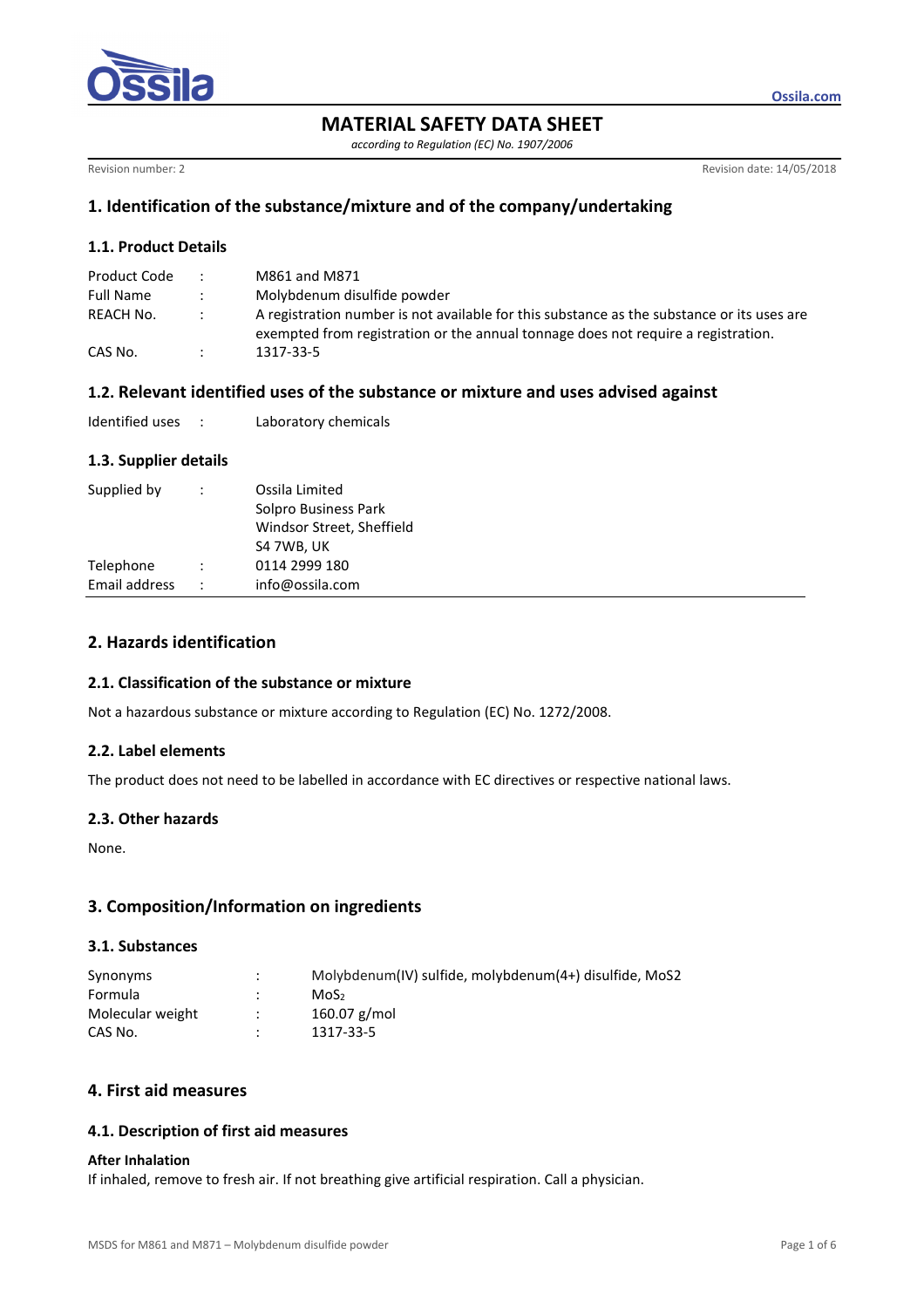#### **After skin contact**

In case of skin contact, wash with soap and flush with copious amounts of water for at least 15 minutes. Remove contaminated clothing and shoes. Call a physician.

#### **After eye contact**

In case of contact with eyes, flush with copious amounts of water for at least 15 minutes. Assure adequate flushing by separating the eyelids with fingers. Call a physician.

#### **After Ingestion**

If swallowed, wash out mouth with water. Call a physician.

#### **4.2. Most important symptoms and effects, both acute and delayed**

The most important known symptoms and effects are described in section 11.

#### **4.3. Indication of any immediate medical attention and special treatment needed**

No data available.

## **5. Fire fighting**

#### **5.1. Extinguishing media**

**Suitable extinguishing media**: Dry chemical, alcohol-resistant foam, carbon dioxide or water spray. Consult with local fire authorities before attempting large scale fire-fighting operations.

#### **5.2. Special hazards arising from the substance of mixture**

Hazardous combustion products: Molybdenum oxides, sulfur oxides.

#### **5.3. Advice for firefighters**

Wear a self-contained breathing apparatus if necessary. During a fire, irritating and highly toxic gases and vapours may be generated by thermal decomposition.

### **6. Accidental release measures**

#### **6.1. Personal precautions, protective equipment and emergency procedures**

Wear personal protective equipment (section 8). Avoid dust formation. Ensure room is well ventilated.

#### **6.2. Environmental precautions**

Do not let product enter drains.

#### **6.3. Containment and cleaning**

Contain and clean up spill if safe to do so using an electrically protected vacuum cleaner or by wet-brushing. Dispose of dry waste in closed container for proper disposal according to local regulations.

#### **7. Handling and storage**

#### **7.1. Precautions for safe handling**

Avoid formation of dust and aerosols. Keep away from sources of ignition and avoid the build-up of electrostatic charge. Provide exhaust ventilation in places where dust is formed.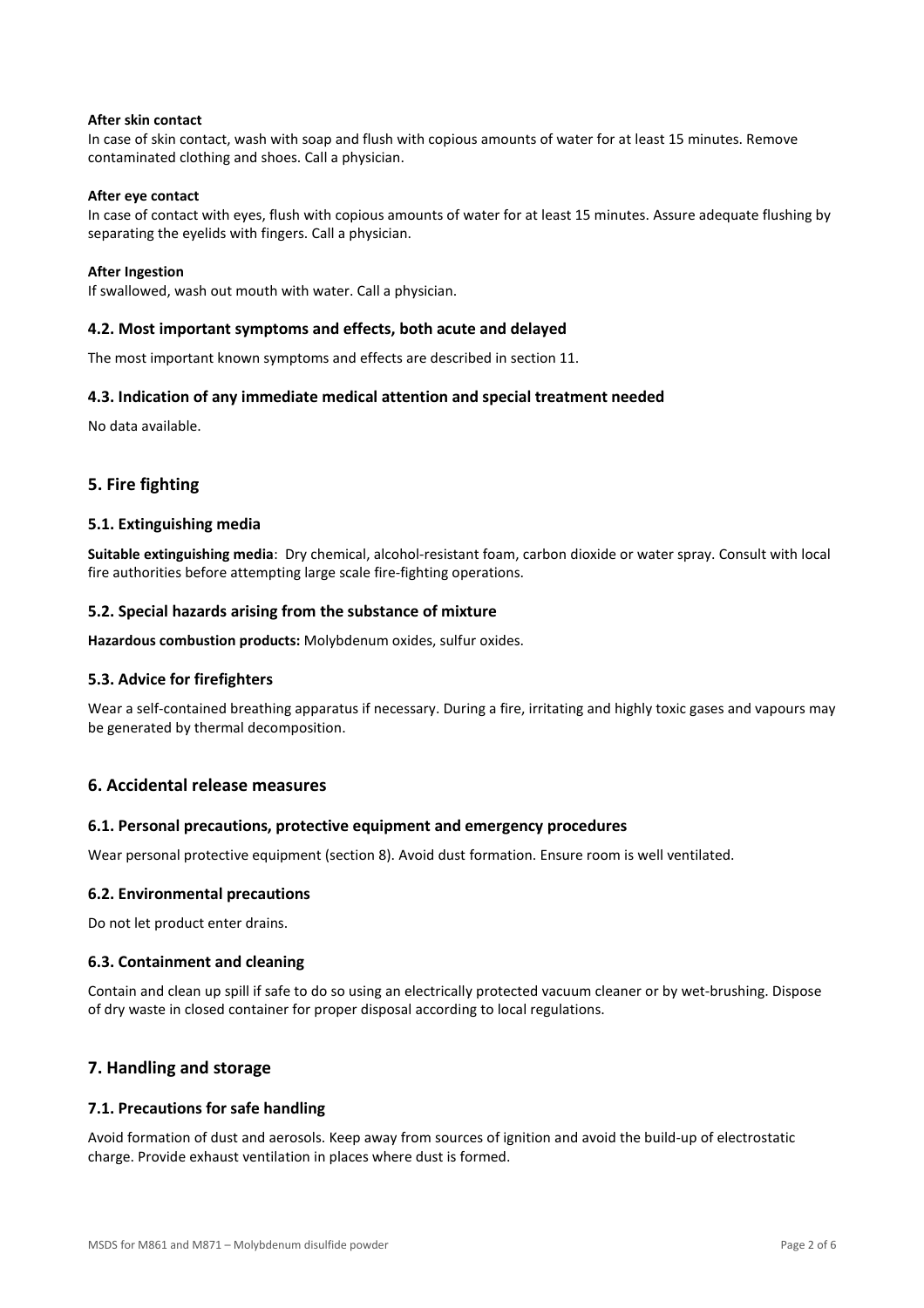## **7.2. Conditions for safe storage, including any incompatibilities**

Store in a cool, dry and well-ventilated place inside of a tightly sealed container. Reseal containers that have been opened and keep upright to prevent leakage.

## **7.3. Specific end uses**

Use in laboratories.

# **8. Exposure controls / Personal protection**

#### **8.1. Control parameters**

#### **Exposure limit sources**

UK – EH40 Workplace Exposure Limits (WEL).

#### **Components with workplace control parameters**

| Component            | CAS#       | Control parameters |
|----------------------|------------|--------------------|
| Molybdenum disulfide | 12138-09-9 | 10 mg/m3 (TWA)     |
|                      |            | 20 mg/m3 (STEL)    |

TWA - time weighted average; STEL - Short Term Exposure Limit

#### **Biological occupational exposure limits**

This product does not contain any hazardous materials with biological limits.

## **8.2. Exposure controls**

#### **Engineering measures**

Handle in accordance with good industrial engineering/laboratory practices for hygiene and safety. Ensure eyewash stations and safety showers are close to the laboratory workstation. Ensure good general ventilation is present when handling the product.

#### **Personal protective equipment**

**Eyes:** Wear safety glasses with side-shields conforming to appropriate government standards such as NOISH (US) or EN166 (EU).

Skin: Handle with appropriate gloves and use proper glove removal technique to avoid skin contact. Dispose of gloves in accordance with applicable laws. Wash and dry hands.

The selected protective gloves have to satisfy the specifications of EU Directive 89/686/EEC and the standard EN 374 derived from it.

**Clothing:** Wear complete suit protecting against chemicals; the type of equipment shoulo be appropriate for the concentration and amount of dangerous substance used.

Respirators: Where protection from nuisance dusts is needed, use type N95 (US) or type P1 (EN 143) dust masks. Use multi-purpose combination (US) or type ABEK (EN 14387) respirator cartridges as a backup to engineering controls. Respirators should be approved under appropriate government standards such as NIOSH (US) or CEN (EU).

#### **General hygiene measures**

Wash thoroughly after handling. Wash contaminated clothing before reuse.

## **9. Physical and chemical properties**

#### **9.1. Information on basic physical and chemical properties**

| Appearance | Solid grey powder |
|------------|-------------------|
| Odour      | No data available |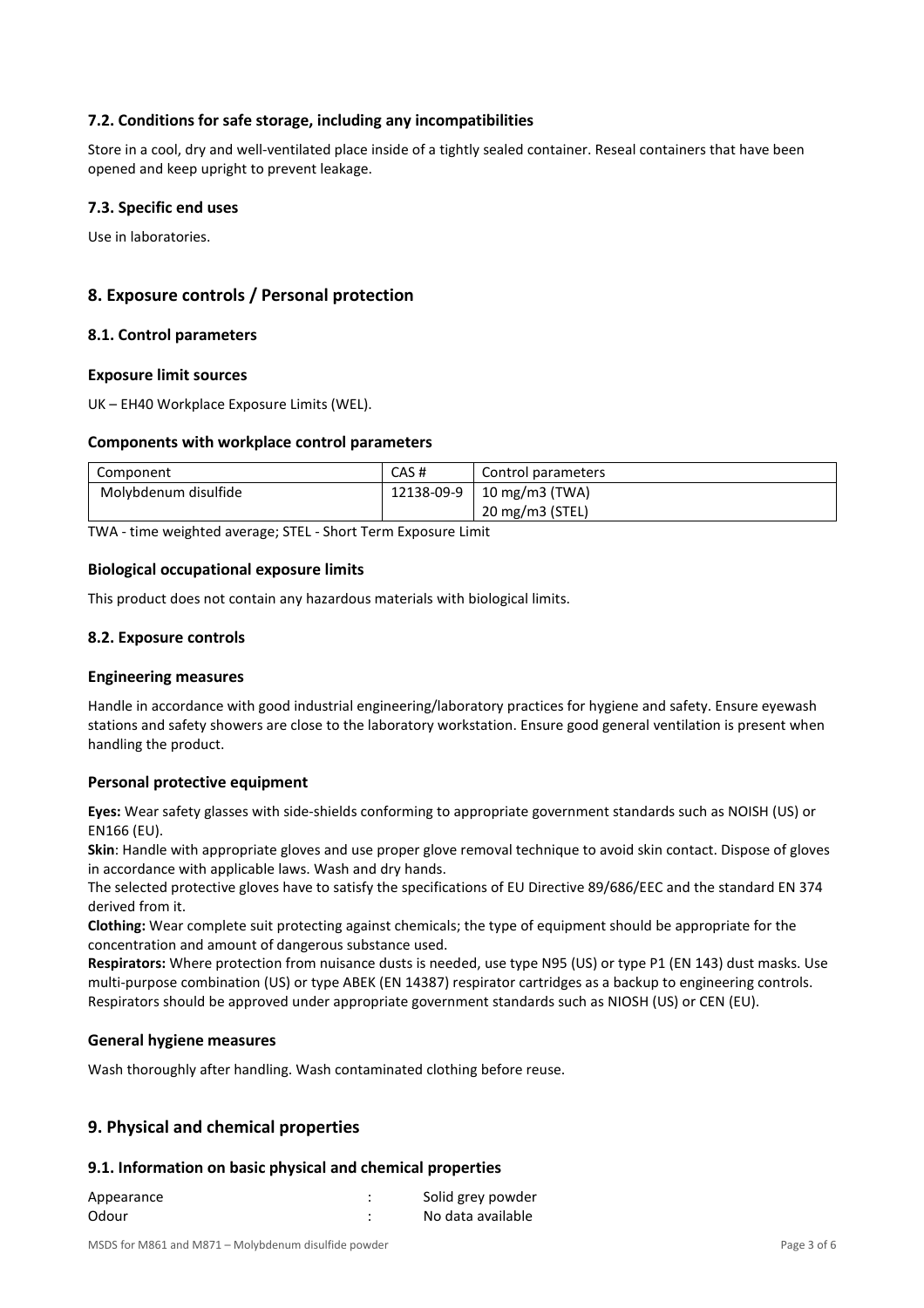| Odour threshold                        | No data available        |
|----------------------------------------|--------------------------|
| рH                                     | No data available        |
| Melting/freezing point                 | 1,185 °C (dec. $-$ lit.) |
| Boiling point/range                    | No data available        |
| Flash point                            | No data available        |
| Evaporation rate                       | No data available        |
| Flammability                           | No data available        |
| <b>Explosive limits</b>                | No data available        |
| Vapour pressure                        | No data available        |
| Vapour density                         | No data available        |
| Relative density                       | 5.060 g/cm <sup>3</sup>  |
| Solubility(ies)                        | No data available        |
| Partition coefficient: n-octanol/water | No data available        |
| Autoignition temperature               | No data available        |
| Decomposition temperature              | No data available        |
| Viscosity                              | No data available        |
| Explosive properties                   | No data available        |
| Oxidising properties                   | No data available        |

## **9.2. Other safety information**

No data available.

# **10. Stability and reactivity**

### **10.1 Reactivity**

No data available.

## **10.2. Chemical stability**

Stable under normal temperatures and pressures under recommended storage conditions.

#### **10.3. Possibility of hazardous reactions**

No data available.

#### **10.4. Conditions to avoid**

No data available.

## **10.5. Incompatible materials**

Strong oxidising agents.

## **10.6. Hazardous decomposition products**

No known hazardous decomposition products.

# **11. Toxicological information**

# **11.1. Information on toxicological effects**

**Acute toxicity**  No data available. **Skin corrosion/irritation**  No data available. **Serious eye damage/eye irritation**  No data available.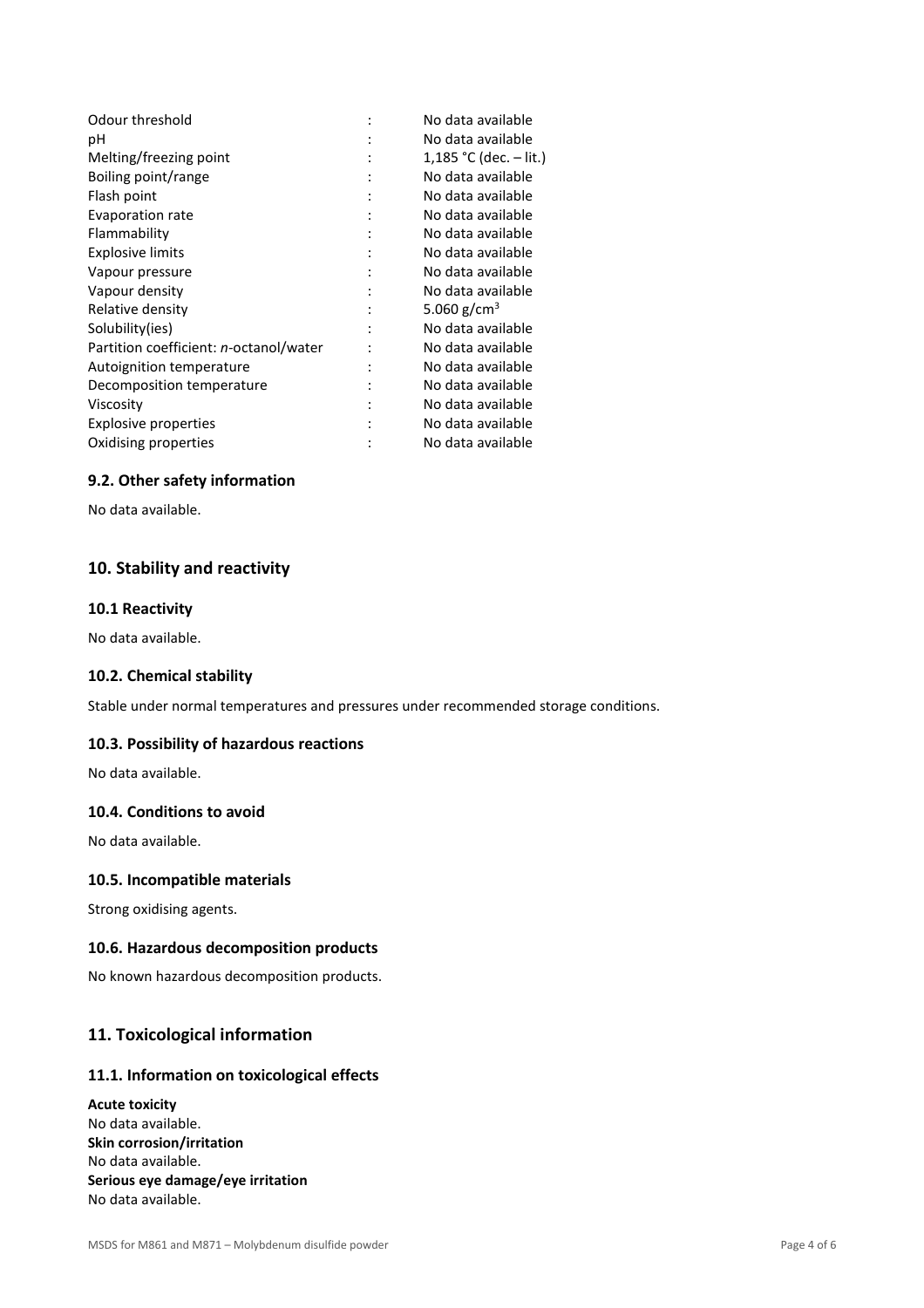**Respiratory or skin sensitization**  No data available. **Germ cell mutagenicity**  No data available. **Carcinogenicity**  No data available. **Reproductive toxicity**  No data available. **Specific target organ toxicity - single exposure**  No data available. **Specific target organ toxicity - repeated exposure**  No data available. **Aspiration hazard**  No data available. **Routes of exposure**  Eye contact, ingestion, inhalation, skin contact. **Signs and Symptoms of Exposure**  Skin: inflammation (redness, swelling, itching and pain). Eyes: inflammation, tearing, impaired vision and pain. Inhalation: cough, nose and throat pain.

To the best of our knowledge, the chemical, physical, and toxicological properties have not been thoroughly investigated.

# **12. Ecological information**

#### **12.1. Toxicity**

No data available.

#### **12.2. Persistence and degradability**

No data available.

#### **12.3. Bioaccumulative potential**

No data available.

#### **12.4. Mobility in soil**

No data available.

#### **12.5. Results of PBT and vPvB assessment**

PBT/vPvB assessment not available as chemical safety assessment not required/not conducted.

#### **12.6. Other adverse effects**

No data available.

### **13. Disposal**

## **13.1. Waste treatment methods**

#### **Product**

Burn in a chemical incinerator equipped with an afterburner and scrubber. Observe all federal, state and local environmental regulations and directives on waste and hazardous waste. Offer surplus material to a licensed professional waste disposal professional.